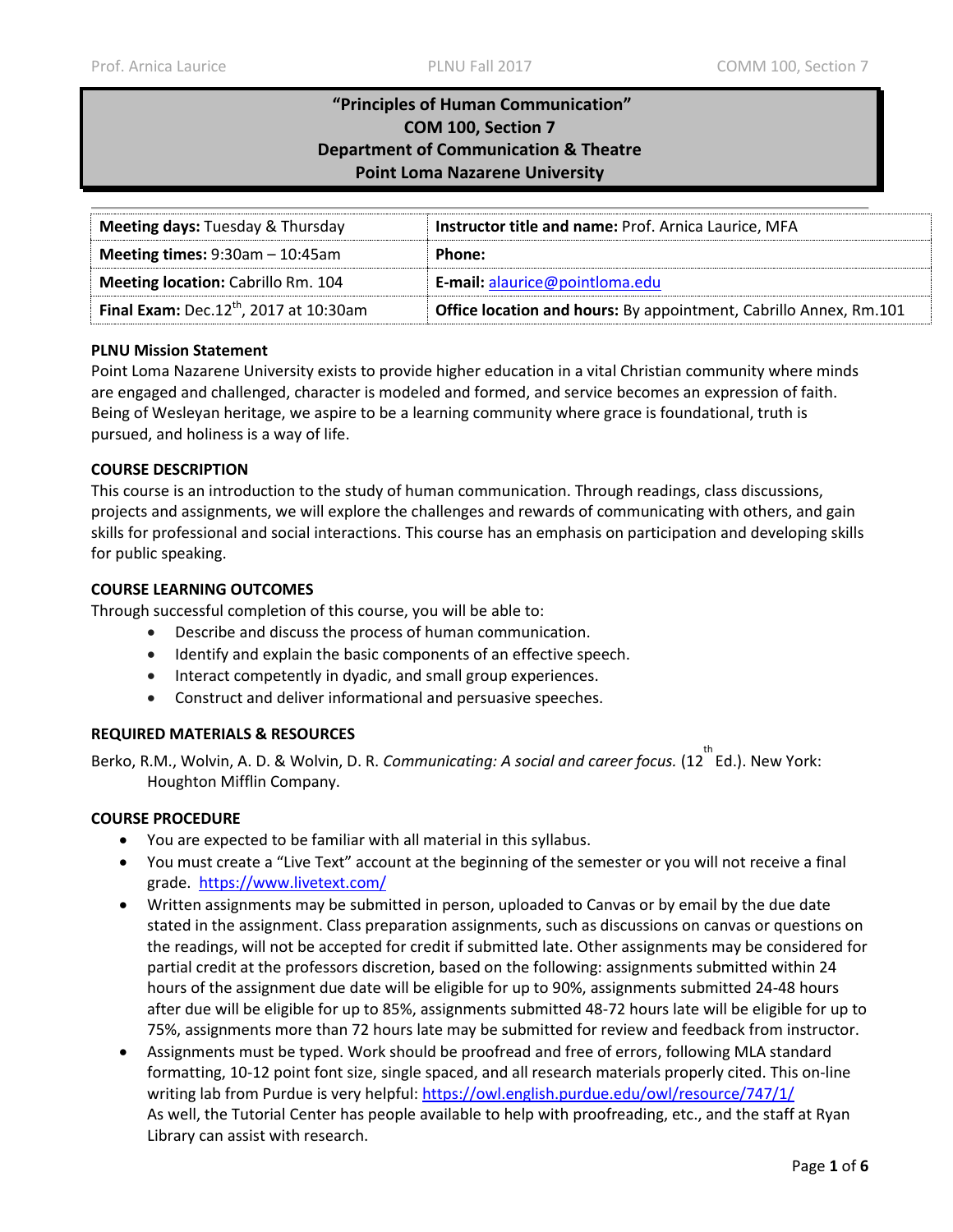- **You must take both the mid-term and final exam.** A failure to complete either of these is grounds for failure in the class regardless of point totals. You must complete all the course assignments in order to pass the class.
- **You must be ready to give your speech on the date you are assigned to speak.** It is your responsibility to know this date. *If you are not present on the assigned speaking day, you may receive a failing grade for the speech.* If you are late to class on a speech day you jeopardize partial credit for your speech.
- Each student is required to dress in a professional manner when presenting speeches. More detail will be given in class in advance of presentations.
- Each speech will be evaluated based on several criteria that the instructor will go over in class before presentations. The grading rubric will be available on the Canvas class site as well.

## **CLASS ASSIGNMENTS & GRADING BREAKDOWN**

Your grade for the course will be based on the following breakdown:

| 15% | Class Preparation, Attendance &<br>Participation | Short assignments, quizzes and discussions on<br>Canvas will be used to engage with assigned<br>readings and promote greater student<br>involvement in classroom learning. As well<br>attendance will be factored into this grade this<br>part of the grade.                                                                                                                                        |  |
|-----|--------------------------------------------------|-----------------------------------------------------------------------------------------------------------------------------------------------------------------------------------------------------------------------------------------------------------------------------------------------------------------------------------------------------------------------------------------------------|--|
| 15% | <b>Group Presentation</b>                        | Students will work in small groups to prepare<br>and give a presentation for the class on an<br>approved topic. An outline of the presentation<br>must be submitted in advance. A brief response<br>paper will follow. This assignment will help<br>prepare students for their individual speeches as<br>well as provide opportunity to practice aspects<br>of communication learned in the course. |  |
| 20% | Informative Speech                               | Students will prepare and present an<br>informative speech to the class. Topics must be<br>approved at least two weeks before speech is<br>scheduled. An outline of the presentation must<br>be provided to instructor before presentation. A<br>brief response is due by the following class, as<br>will be outlined in class, providing self-<br>assessment of your speech.                       |  |
| 20% | Persuasive Speech                                | Students will prepare and present a persuasive<br>speech to the class. Topics must be approved at<br>least two weeks before speech is scheduled. An<br>outline of the presentation must be provided to<br>instructor before presentation. A brief response<br>is due by the following class, as will be outlined<br>in class, providing self-assessment of your<br>speech.                          |  |
| 15% | Mid Term                                         | The midterm exam for this course is tentatively<br>scheduled for Oct.19 <sup>th</sup> during class.                                                                                                                                                                                                                                                                                                 |  |
| 15% | <b>Final Exam</b>                                | The final exam for this course is scheduled for<br>10:30am on Tuesday December 12 <sup>th</sup> , 2017.                                                                                                                                                                                                                                                                                             |  |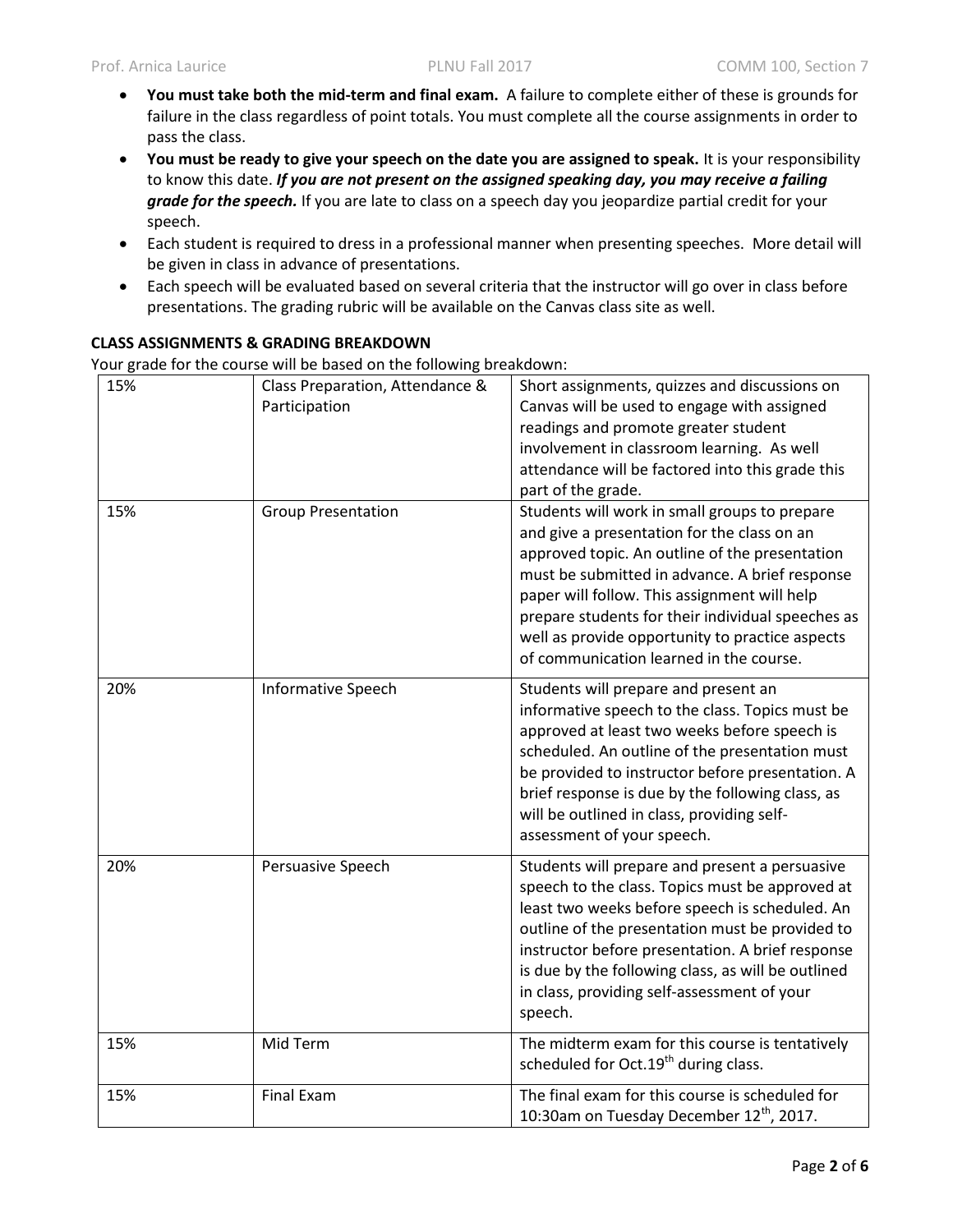#### **ASSESSMENT & GRADING**

#### **According to PLNU policy, the Grade Scale is as follows: (% to Letter):**

| $93-100\% = A$  | $73-76\% = C$   |
|-----------------|-----------------|
| $90-92\% = A$   | $70-72\% = C$   |
| $87-89\% = B+$  | $67-69\% = D+$  |
| $83 - 86\% = B$ | $63-66\% = D$   |
| $80 - 82\% = B$ | $60 - 62\% = D$ |
| $77-79\% = C+$  | $0-59\% = F$    |

Some assignment for this course will be graded as complete/incomplete while others may receive a point value based on provided rubric and assignment information. These will then be weighted into the overall Grading Breakdown as provided above. Canvas will reflect completed portions of the Grading Breakdown but will not account for assignments that have not been graded yet (for example Attendance & Participation and Final Exam grades will not be entered until the end of the semester). You can speak with the instructor at any time if you have questions about your standing in the course. Your mid semester and final letter grade for the course will be submitted through the PLNU Portal.

## **PLNU ATTENDANCE AND PARTICIPATION POLICY**

Regular and punctual attendance at all classes is considered essential to optimum academic achievement. If the student is absent from more than 10 percent of class meetings, the faculty member can file a written report which may result in de-enrollment. If the absences exceed 20 percent, the student may be de-enrolled without notice until the university drop date or, after that date, receive the appropriate grade for their work and participation. Se[e Academic Policies](http://catalog.pointloma.edu/content.php?catoid=18&navoid=1278) in the Undergraduate Academic Catalog.

#### **COURSE SPECIFIC ATTENDANCE AND PARTICIPATION POLICY**

In order to benefit from this course, you are expected to attend each class session and participate in a positive manner. Distracting or disrespectful behavior will not be tolerated and may result in removal from the classroom and significantly affect your final grade.

Being on time and ready at the start of class is important not only to your instructor but to your fellow student. If you are late, please enter the classroom quietly. If you are late on a speech or presentation day, you may not enter the class while a speech or presentation is in progress. Lates will be considered as a half absence when calculating Attendance& Participation grades.

Excused absences (University-sponsored sports, forensics or other activities) need to be brought to the instructor's attention in writing before the day(s) you will be absent. Any absences, excused or otherwise, mean you are responsible for finding out what you have missed, including any assignments that may be due before your next class. If an absence is scheduled for the same time as you are scheduled for a presentation or midterm exam, it is up to you to notify the instructor well in advance in order to coordinate alternative arrangements.

## **FINAL EXAMINATION POLICY**

Successful completion of this class requires taking the final examination on its scheduled day. The final examination schedule is posted on the [Class Schedules](http://www.pointloma.edu/experience/academics/class-schedules) site. No requests for early examinations or alternative days will be approved. The final exam for this class is schedule for 10:30am on Tuesday Dec.12<sup>th</sup>, 2017.

## **STUDENT RESPONSIBILITY**

It is the student's responsibility to maintain his/her class schedule. Should the need arise to drop this course (personal emergencies, poor performance, etc.), the student has the responsibility to follow through (provided the drop date meets the stated calendar deadline established by the university), not the instructor. Simply ceasing to attend this course or failing to follow through to arrange for a change of registration [\(drop/add\)](http://www.pointloma.edu/sites/default/files/filemanager/Records_Office/Change_of_Schedule_Form.pdf) may result in a grade of F on the official transcript.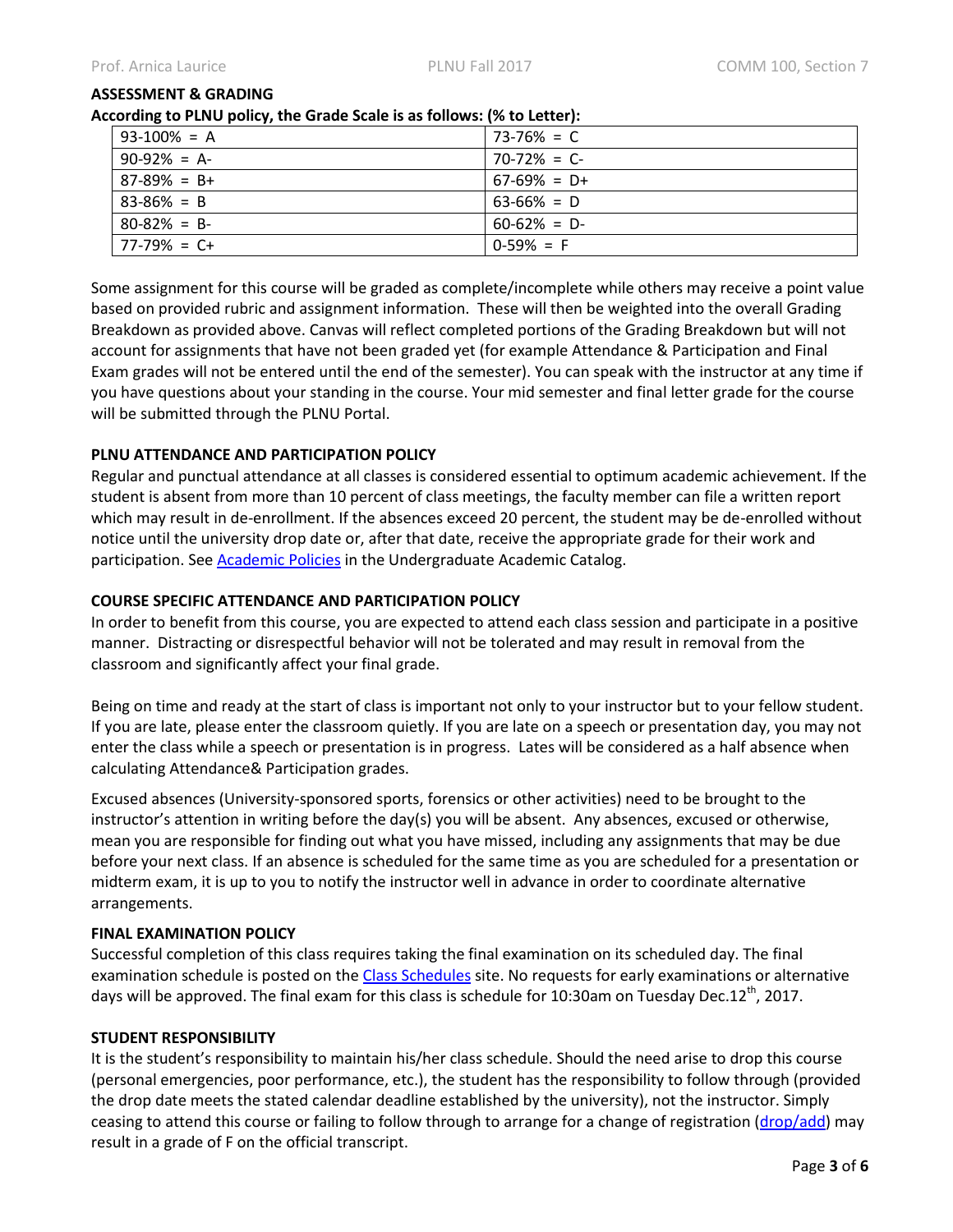#### **USE OF TECHNOLOGY**

Technology can be a powerful tool for learning, communication, and collaboration. However, it can also be distracting and interfere in other levels of human interaction and syntheses of course material. Please keep cell phones on silent during class. Electronic devices such as laptops, tablets and smart phones, may be used on a limited basis during class with instructor approval, but instructor reserves the right to monitor or eliminate their use or welcome in class.

#### **PLNU COPYRIGHT POLICY**

Point Loma Nazarene University, as a non-profit educational institution, is entitled by law to use materials protected by the US Copyright Act for classroom education. Any use of those materials outside the class may violate the law.

#### **PLNU ACADEMIC HONESTY POLICY**

Students should demonstrate academic honesty by doing original work and by giving appropriate credit to the ideas of others. Academic dishonesty is the act of presenting information, ideas, and/or concepts as one's own when in reality they are the results of another person's creativity and effort. A faculty member who believes a situation involving academic dishonesty has been detected may assign a failing grade for that assignment or examination, or, depending on the seriousness of the offense, for the course. Faculty should follow and students may appeal using the procedure in the university Catalog. See [Academic Policies](http://catalog.pointloma.edu/content.php?catoid=18&navoid=1278) for definitions of kinds of academic dishonesty and for further policy information.

## **PLNU ACADEMIC ACCOMMODATIONS POLICY**

If you have a diagnosed disability, please contact PLNU's Disability Resource Center (DRC) within the first two weeks of class to demonstrate need and to register for accommodation by phone at 619-849-2486 or by e-mail at [DRC@pointloma.edu.](mailto:DRC@pointloma.edu) See [Disability Resource Center](http://www.pointloma.edu/experience/offices/administrative-offices/academic-advising-office/disability-resource-center) for additional information.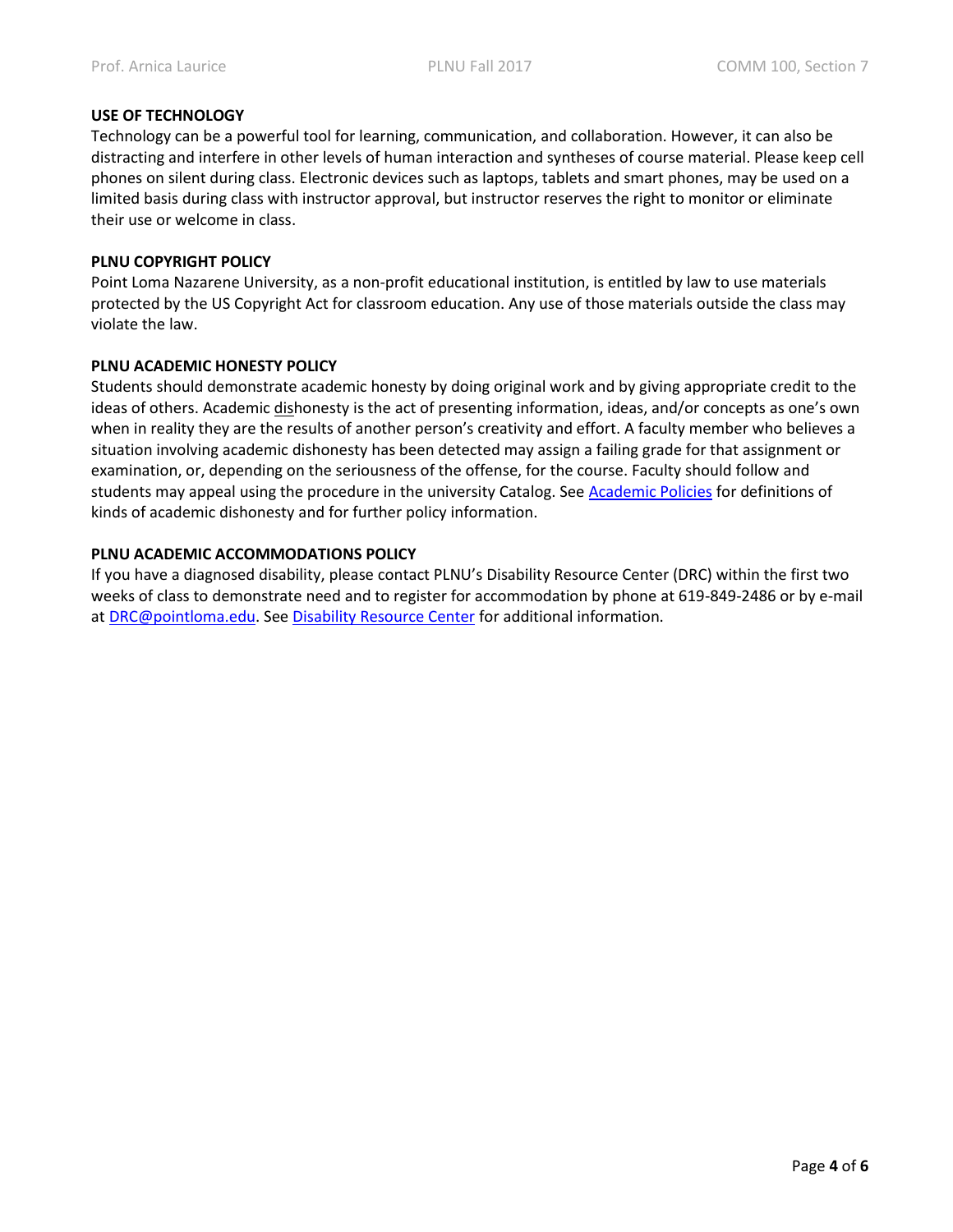## **Class Schedule**

| Class #        | <b>Date</b> | <b>Subject</b>                                                                         | <b>Chapter/Readings for Class</b>                                                                                                                                      | <b>Assignments</b>                                                                                                                          |
|----------------|-------------|----------------------------------------------------------------------------------------|------------------------------------------------------------------------------------------------------------------------------------------------------------------------|---------------------------------------------------------------------------------------------------------------------------------------------|
| $\mathbf{1}$   | 8/31        | Why COMM 100?<br>Introductions, Syllabus,<br>Expectations, etc.<br>Intro Group Project |                                                                                                                                                                        | Read article "Classical<br>$\bullet$<br>Rhetoric 101: An<br>Introduction" and<br>respond to discussion<br>on Canvas                         |
| 2              | 9/5         | The Art of Rhetoric                                                                    | McKay, Brett and Kate. "Classical<br>Rhetoric 101: An Introduction"<br>The Art of Manliness. The Art of<br>Manliness. 14 Nov. 2010. Web. 14<br>Nov. 2010.              | Read article "Classical<br>$\bullet$<br>Rhetoric 101: The<br><b>Three Means of</b><br>Persuasion" and<br>respond to discussion<br>on Canvas |
| 3              | 9/7         | The Art of Persuasion                                                                  | McKay, Brett and Kate. "Classical<br>Rhetoric 101: The Three Means of<br>Persuasion" The Art of Manliness.<br>The Art of Manliness. 21 Dec.<br>2010. Web. 21 Dec. 2010 | Read article "Classical<br>$\bullet$<br>Rhetoric 101: Logical<br>Fallacies" and<br>respond to discussion<br>on Canvas                       |
| 4              | 9/12        | The Power of Logic                                                                     | McKay, Brett and Kate. "Classical<br>Rhetoric 101: Logical Fallacies"<br>The Art of Manliness. The Art of<br>Manliness. 26 May 2011. Web. 26<br>May 2011.              | Ch.1 of text<br>$\bullet$                                                                                                                   |
| 5              | 9/14        | The Human Communication<br>Process                                                     | "Communicating: A Social, Career<br>and Cultural Focus" Ch. 1                                                                                                          | Final prep group<br>$\bullet$<br>projects                                                                                                   |
| 6              | 9/19        | <b>Current Events Group</b><br>Presentations                                           |                                                                                                                                                                        | <b>Group Presentation</b><br>$\bullet$<br><b>Reflection Papers due</b><br>Sept.26th                                                         |
| $\overline{7}$ | 9/21        | <b>Current Events Group</b><br>Presentations                                           |                                                                                                                                                                        | Read Ch.14 of text<br>$\bullet$<br>3 topic choices for<br>$\bullet$<br><b>Informative Speech</b>                                            |
| 8              | 9/26        | Intro Informative Speech<br>Assignment                                                 | "Communicating: A Social, Career<br>and Cultural Focus" Ch. 14<br><b>Group Presentation reflection</b><br>papers due                                                   | Outline & sources for<br>$\bullet$<br><b>Informative Speech</b><br>due Feb 21st<br>Read Ch.11 of text                                       |
| 9              | 9/28        | Planning the Message                                                                   | "Communicating: A Social, Career<br>and Cultural Focus" Ch. 11                                                                                                         | Read Ch.12 of text<br>$\bullet$                                                                                                             |
| 10             | 10/3        | Developing the Message                                                                 | "Communicating: A Social, Career<br>and Cultural Focus" Ch. 12                                                                                                         | Read Ch.13 of text<br>$\bullet$                                                                                                             |
| 11             | 10/5        | <b>Structuring the Message</b>                                                         | "Communicating: A Social, Career<br>and Cultural Focus" Ch.13                                                                                                          |                                                                                                                                             |
| 12             | 10/10       | Presenting the Message                                                                 | "Communicating: A Social, Career<br>and Cultural Focus" Ch.16<br><b>Outline &amp; sources for</b><br><b>Informative Speech due</b>                                     | Read Ch.2 of text<br>$\bullet$                                                                                                              |
| 13             | 10/12       | Verbal                                                                                 | "Communicating: A Social, Career<br>and Cultural Focus" Ch. 2                                                                                                          | Read Ch. 3 of text<br>$\bullet$                                                                                                             |